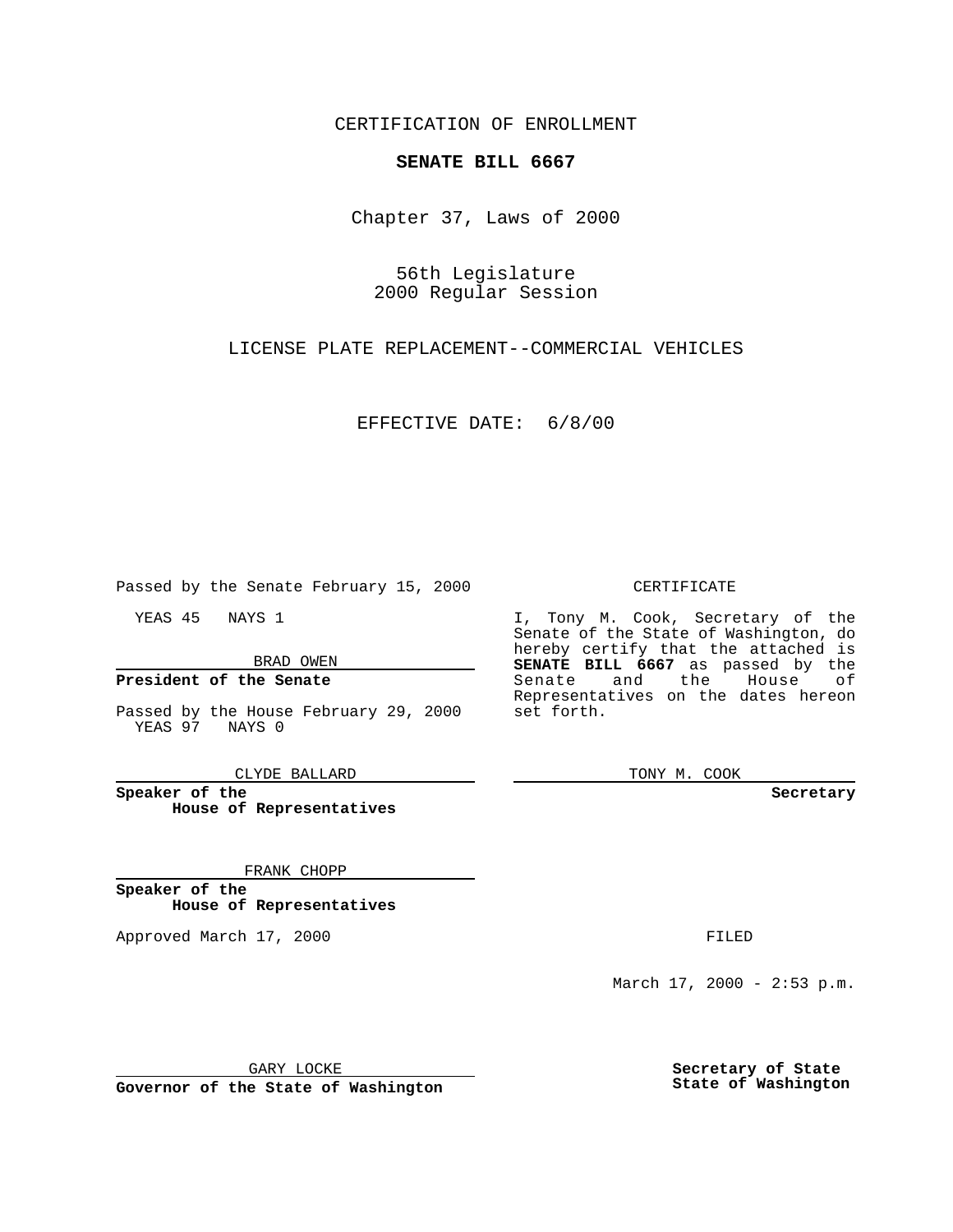# **SENATE BILL 6667** \_\_\_\_\_\_\_\_\_\_\_\_\_\_\_\_\_\_\_\_\_\_\_\_\_\_\_\_\_\_\_\_\_\_\_\_\_\_\_\_\_\_\_\_\_\_\_

\_\_\_\_\_\_\_\_\_\_\_\_\_\_\_\_\_\_\_\_\_\_\_\_\_\_\_\_\_\_\_\_\_\_\_\_\_\_\_\_\_\_\_\_\_\_\_

Passed Legislature - 2000 Regular Session

**State of Washington 56th Legislature 2000 Regular Session**

**By** Senators Haugen, Swecker, Gardner, Morton, Sellar, Sheahan, Benton and Winsley

Read first time 01/21/2000. Referred to Committee on Transportation.

1 AN ACT Relating to the replacement of license plates for certain 2 commercial vehicles; and amending RCW 46.16.233.

3 BE IT ENACTED BY THE LEGISLATURE OF THE STATE OF WASHINGTON:

4 **Sec. 1.** RCW 46.16.233 and 1997 c 291 s 2 are each amended to read 5 as follows:

 Except for those license plates issued under RCW 46.16.305(1) before January 1, 1987, under RCW 46.16.305(3), and to commercial vehicles with a gross weight in excess of twenty-six thousand pounds, effective with vehicle registrations due or to become due on January 1, 2001, all vehicle license plates must be issued on a standard background, as designated by the department. Additionally, to ensure maximum legibility and reflectivity, the department shall periodically 13 provide for the replacement of license plates, except for commercial 14 vehicles with a gross weight in excess of twenty-six thousand pounds. Frequency of replacement shall be established in accordance with empirical studies documenting the longevity of the reflective materials used to make license plates.